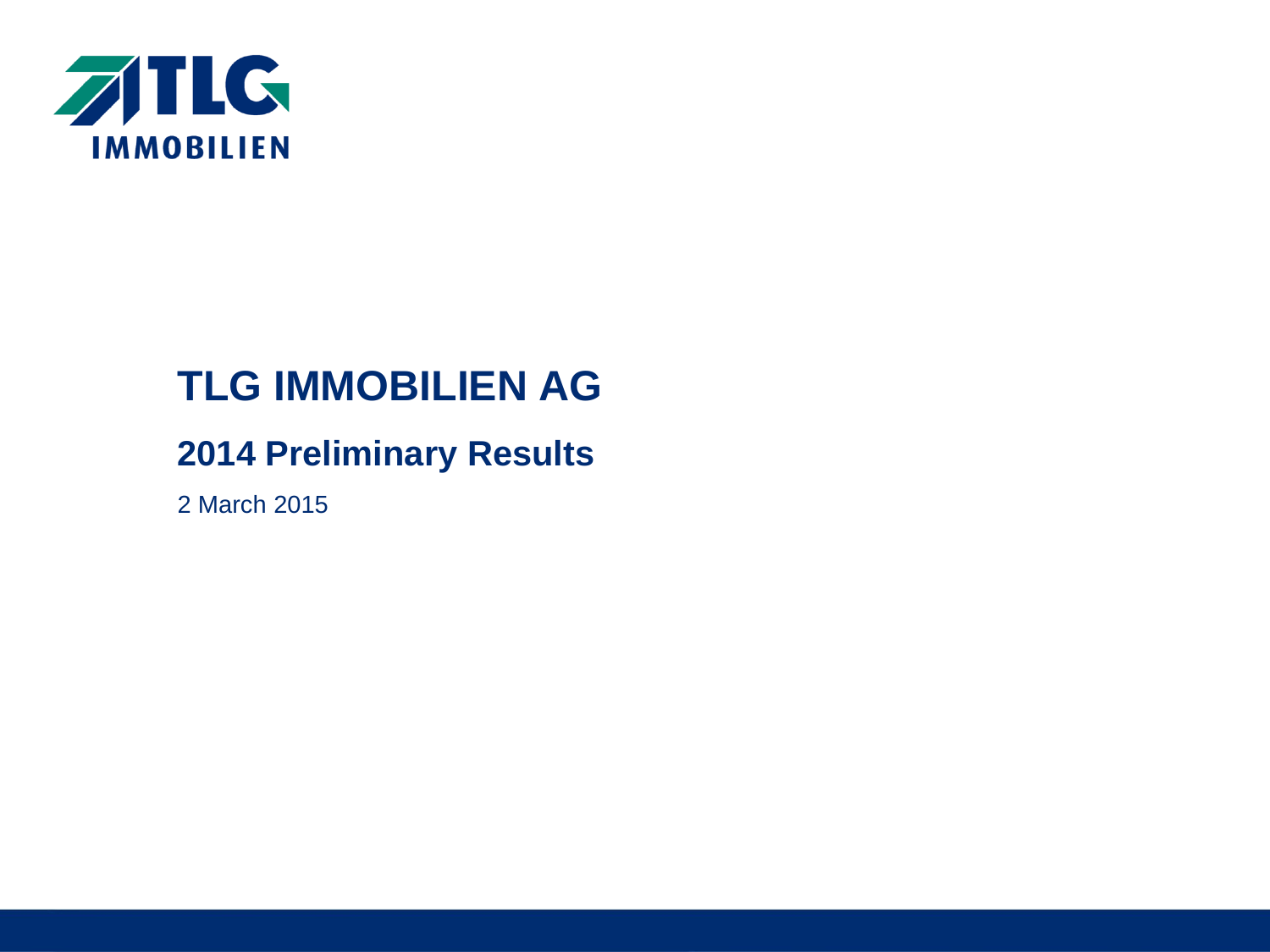

## **Disclaimer**

We advise you that all financial information for the fiscal year 2014 presented herein is preliminary and unaudited.

This presentation includes statements, estimates, opinions and projections with respect to anticipated future performance of TLG ("Forward-Looking Statements") which reflect various assumptions concerning anticipated results taken from TLG's current business plan or from public sources which have not been independently verified or assessed by TLG and which may or may not prove to be correct. Any Forward-Looking Statements reflect current expectations based on the current business plan and various other assumptions and involve significant risks and uncertainties and should not be read as guarantees of future performance or results and will not necessarily be accurate indications of whether or not such results will be achieved. Any Forward-Looking Statements only speak as at the date this presentation. Various known and unknown risks, uncertainties and other factors could lead to material differences between the actual future results, financial situation, development or performance of TLG and the estimates given here. These factors include those discussed in TLG's public reports which are available on TLG's website at www.tlg.de. It is up to the reader of this presentation to make its own assessment of the validity of any Forward-Looking Statements and other assumptions and no liability is accepted by TLG in respect of the achievement of such Forward-Looking Statements or other assumptions.

TLG has no obligation whatsoever to update or revise any of the information, forward-looking statements or the conclusions contained herein or to reflect new events or circumstances or to correct any inaccuracies which may become apparent subsequent to the date hereof.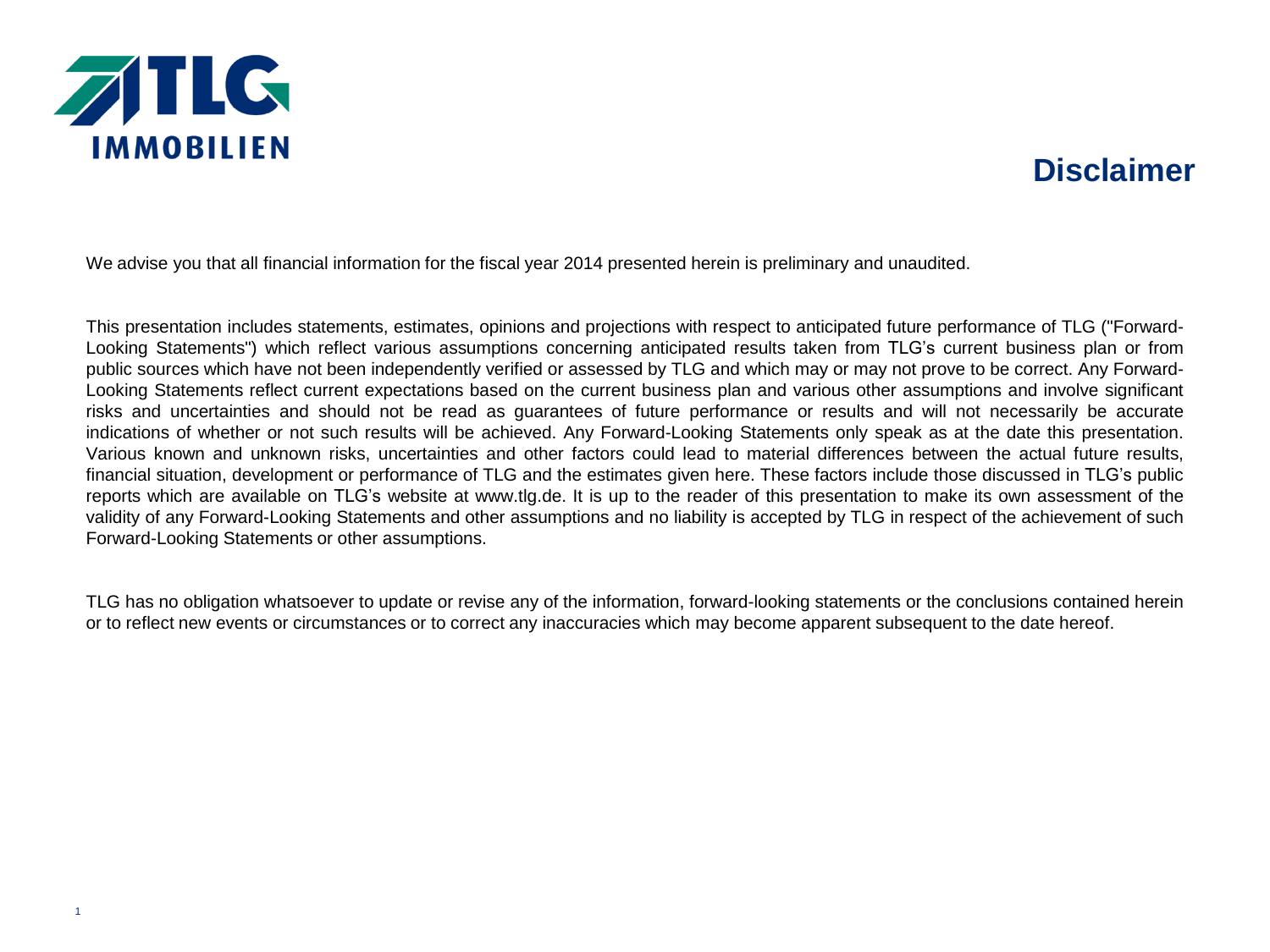

# **1. Highlights 2014**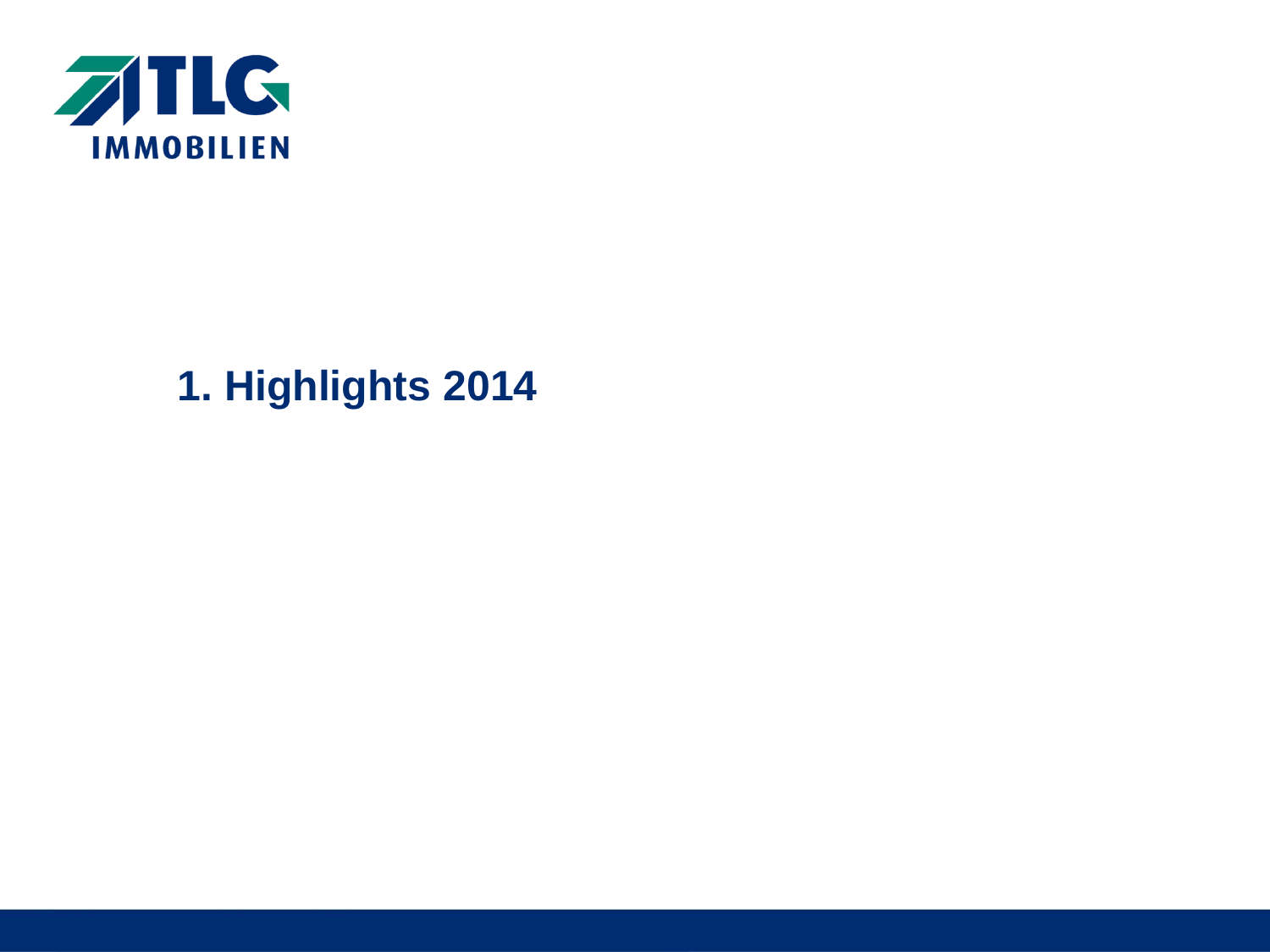

# **Highlights 2014**

**Strong operating performance: 3.7% "like-for-like" annual net** rent growth in core portfolio, "like-for-like" EPRA vacancy down by **1.4 p.p. to 3.0%**

- **Best-in-class financing structure implemented: Net LTV of 40% with weighted average maturity of 5.7 years**
- **Operating with marginal cost of debt of sub-2%**

- **Successful delivery on acquisitions in 2014 with approx. €126m of closed/ signed transactions**
- **Acquisitions with total investment volume of approx. €28m(1) YTD 2015**

*(1) Includes additional acquisition (signing in Dec-2014) of a retail asset (€1.7m)*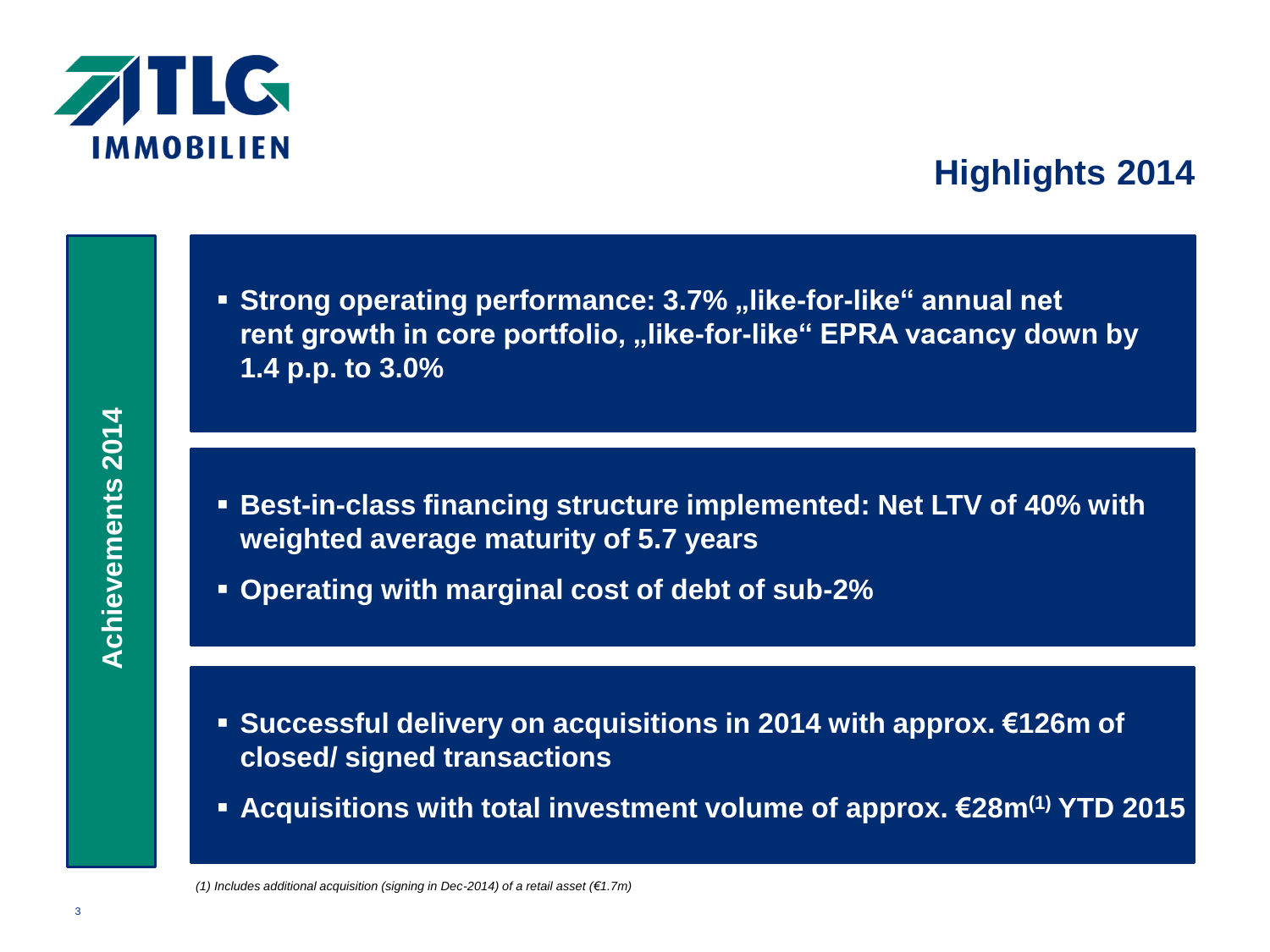

## **Key performance metrics overview**

| Key metrics           |                                 |                     |              |         |                                                   |
|-----------------------|---------------------------------|---------------------|--------------|---------|---------------------------------------------------|
|                       | (€m except otherwise stated)    | FY 2014             | Q4-2014      | Q3-2014 |                                                   |
| <b>Financial Data</b> | <b>GRI</b>                      | 115                 | 29           | 28      |                                                   |
|                       | <b>NOI</b>                      | 100                 | 24           | 26      | Impacted by<br>higher                             |
|                       | <b>FFO</b>                      | 52                  | 12           | 14      | maintenance<br>costs in Q4<br>2014 as<br>expected |
|                       | FFO/s $(4)$                     | 0.97 <sup>(2)</sup> | $0.20^{(3)}$ | 0.27    |                                                   |
|                       | EPRA NAV/s $(4)$                | 14.91               | 14.91        | 14.27   |                                                   |
|                       | <b>Net LTV</b>                  | 40.3%               | 40.3%        | 46.4%   |                                                   |
| <b>Portfolio Data</b> | <b>IFRS Portfolio Value (1)</b> | 1,526               | 1,526        | 1,509   |                                                   |
|                       | GRI yield (1)                   | 7.8%                | 7.8%         | 7.7%    |                                                   |
|                       | EPRA vacancy (1)                | 3.9%                | 3.9%         | 4.6%    |                                                   |
|                       | WALT <sup>(1)</sup>             | 7.4                 | 7.4          | 7.6     |                                                   |

*Note: Unaudited financials as of 23 February 2015*

*(1) Total portfolio; (2) Based on weighted number of shares of 53.7m; (3) Based on weighted number of shares of 58.9m; (4) Based on rounded numbers*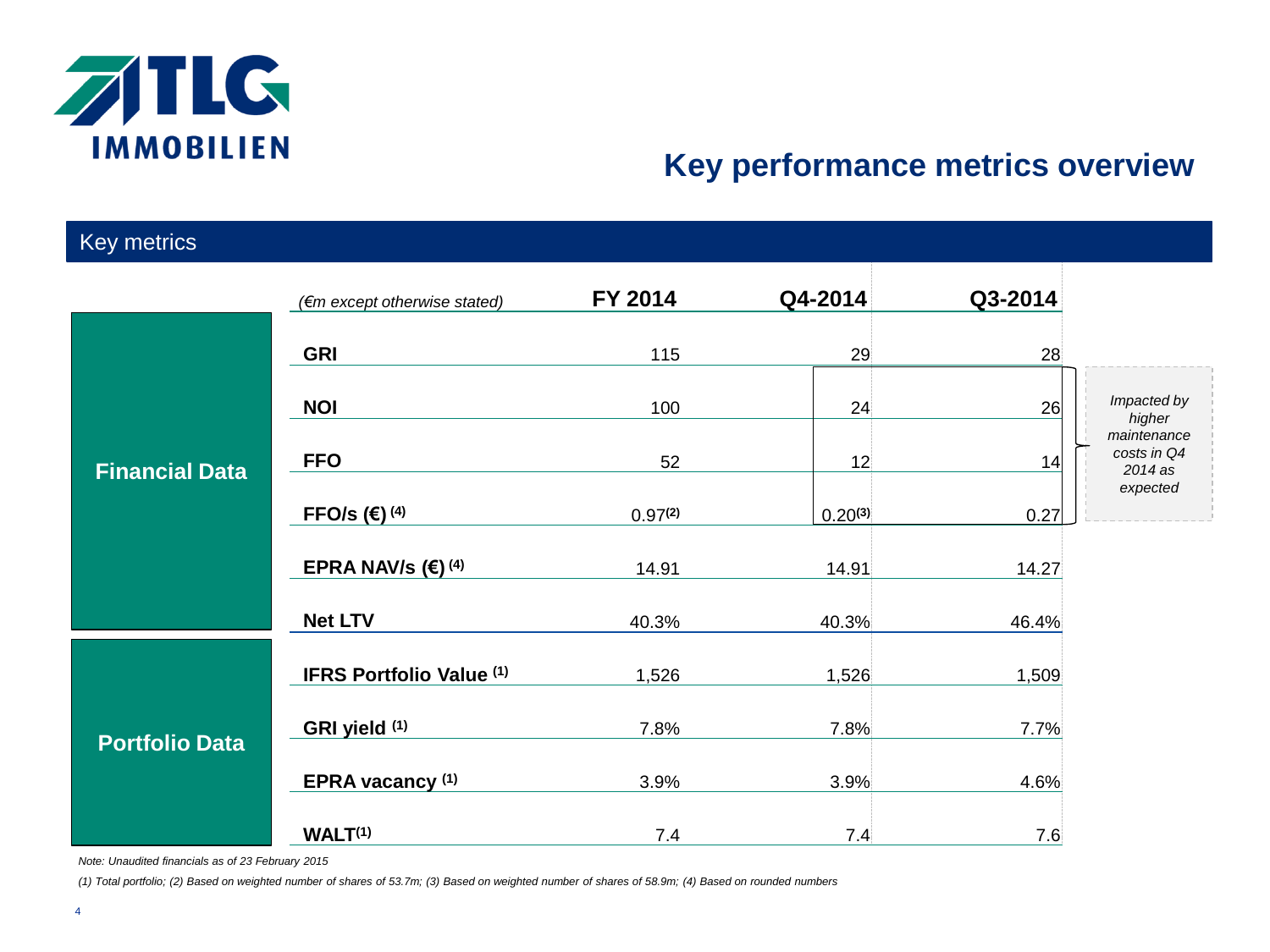

# **2. Portfolio overview**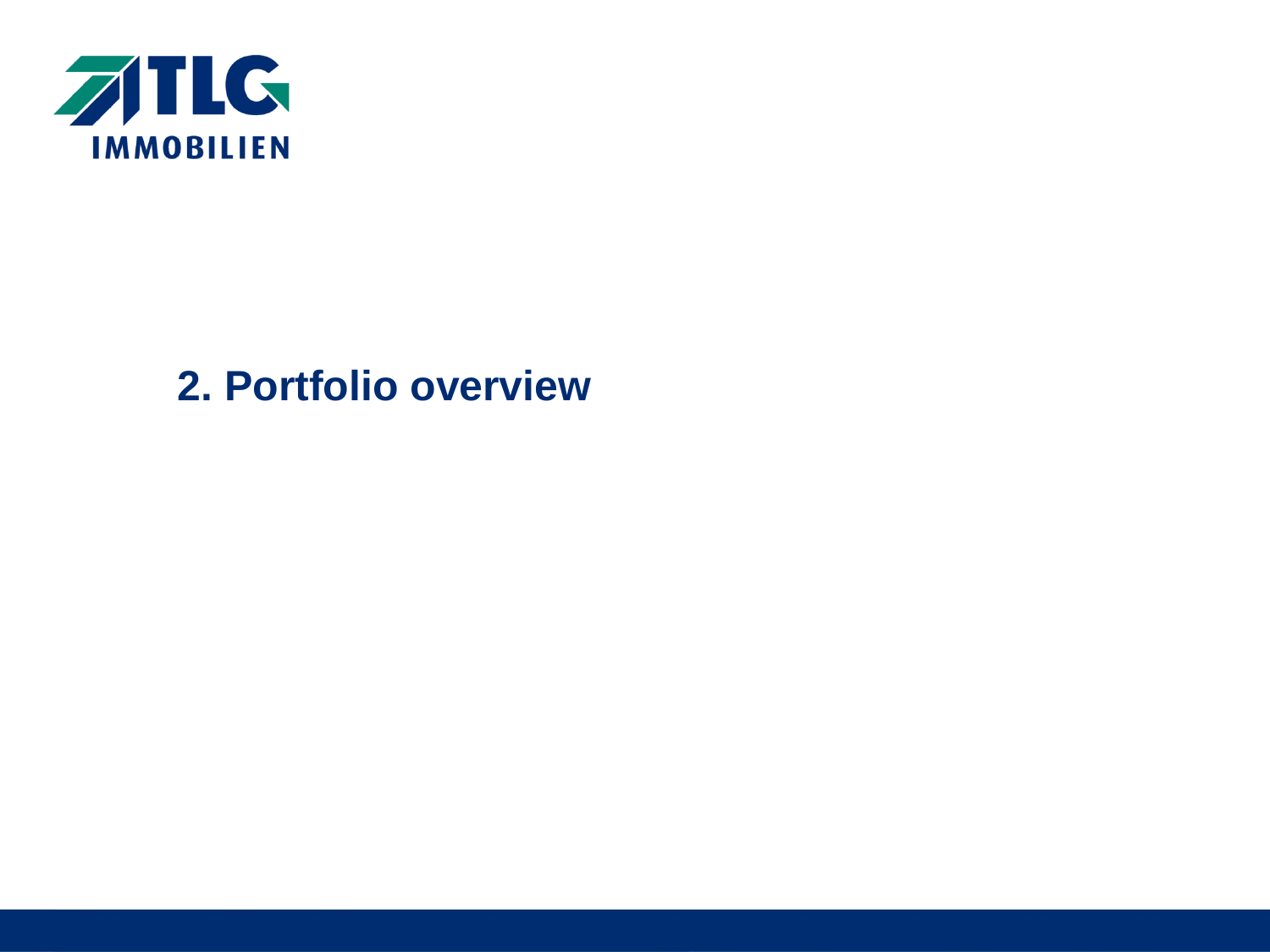

## **Portfolio growth and significant vacancy reduction delivered in 2014, with more to come…**

#### TLG portfolio as of 31 December 2014

|                                     | <b>Office</b> | <b>Retail</b> | <b>Hotel</b> | Core<br>portfolio | Non-core<br>portfolio | <b>Total</b> | Comparison<br>to FY 2013 |
|-------------------------------------|---------------|---------------|--------------|-------------------|-----------------------|--------------|--------------------------|
| IFRS portfolio value $(\epsilon m)$ | 554           | 669           | 191          | 1,414             | 112                   | 1,526        | $+4%$<br>1,462           |
| <b>Units</b>                        | 47            | 271           | 5            | 323               | 137                   | 460          | $-15%$<br>573            |
| Annualized net rent (€m)            | 39            | 55            | 12           | 106               | 13                    | 119 $(1)$    | $+5%$<br>113             |
| Rental yield (%)                    | 7.2           | 8.2           | 6.2          | 7.5               | 11.2                  | 7.8          | $+0.1 p.p.$<br>7.7%      |
| EPRA-Vacancy (%)                    | 6.7           | 1.0           | 1.1          | 3.2               | 10.7                  | 3.9          | -1.6p.p.<br>5.5%         |
| <b>WALT</b> (years)                 | 5.7           | 6.9           | 16.1         | 7.6               | 5.5                   | 7.4          | $-6%$<br>7.9             |
| Average rent (€/sqm)                | 9.6           | 9.6           | 13.9         | 9.9               | 3.6                   | 8.4          | $+6%$<br>7.9             |

#### Impressions



6 *Note: Unaudited numbers (1) Excl. owner occupied properties (€1m) Die Welle, Karl-Liebknecht-Straße, Berlin*



*Marktplatz Friedrichshagen, Bölschestraße, Berlin*

*Forum am Brühl, Richard-Wagner-Straße, Leipzig*

*Hotel de Saxe, Neumarkt, Dresden*

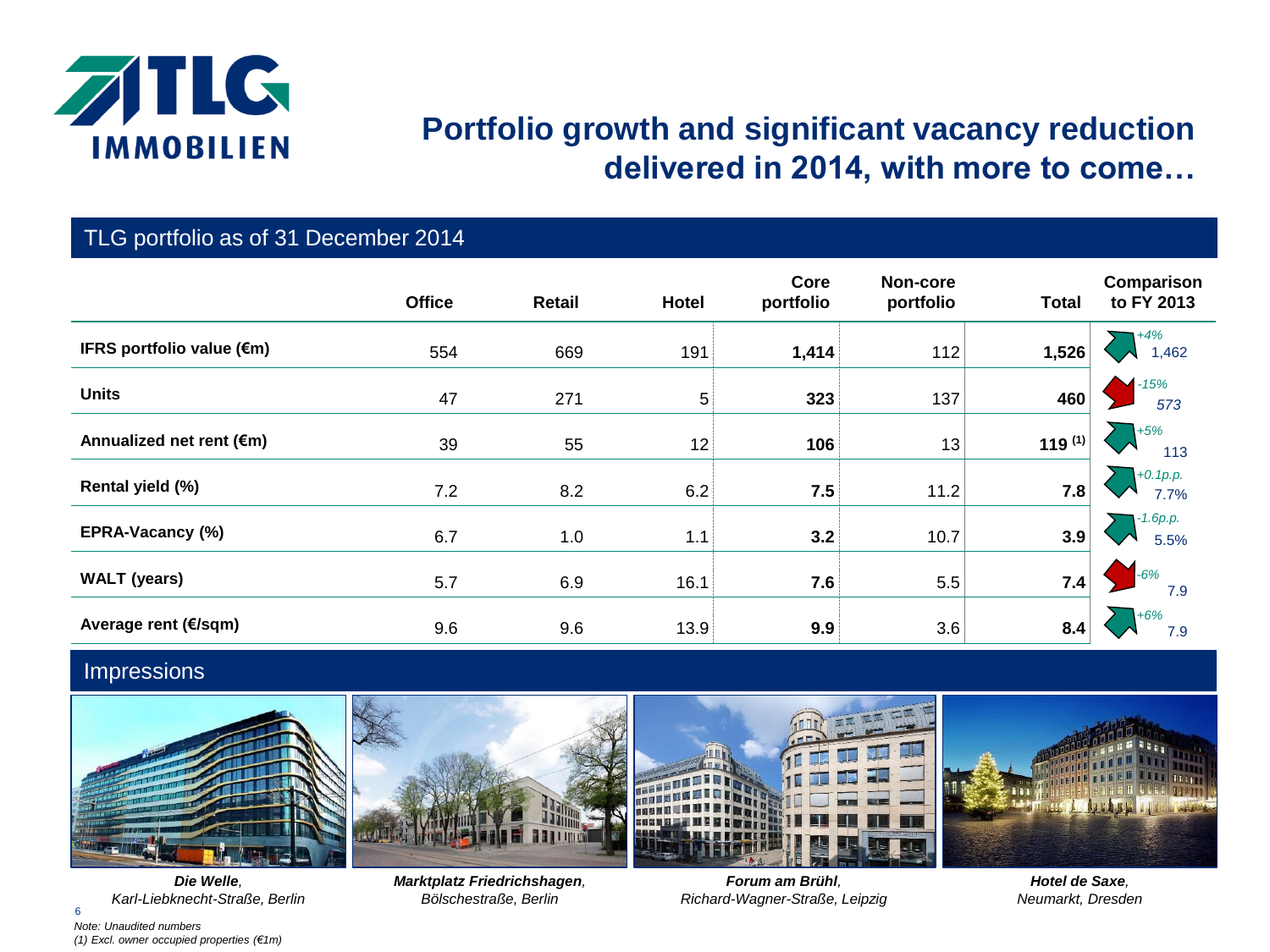

## **Continued focus on Berlin and key East German cities**

Core portfolio: Asset classes by cities (€m)



*Source: Stat. Ämter der Länder, Volkswirtschaftliche Gesamtrechnung der Länder Oct. 2013 (GDP growth), Destatis, Eurostat, www.regionalstatistik.de, TLG information Note: Property values based on IFRS fair values*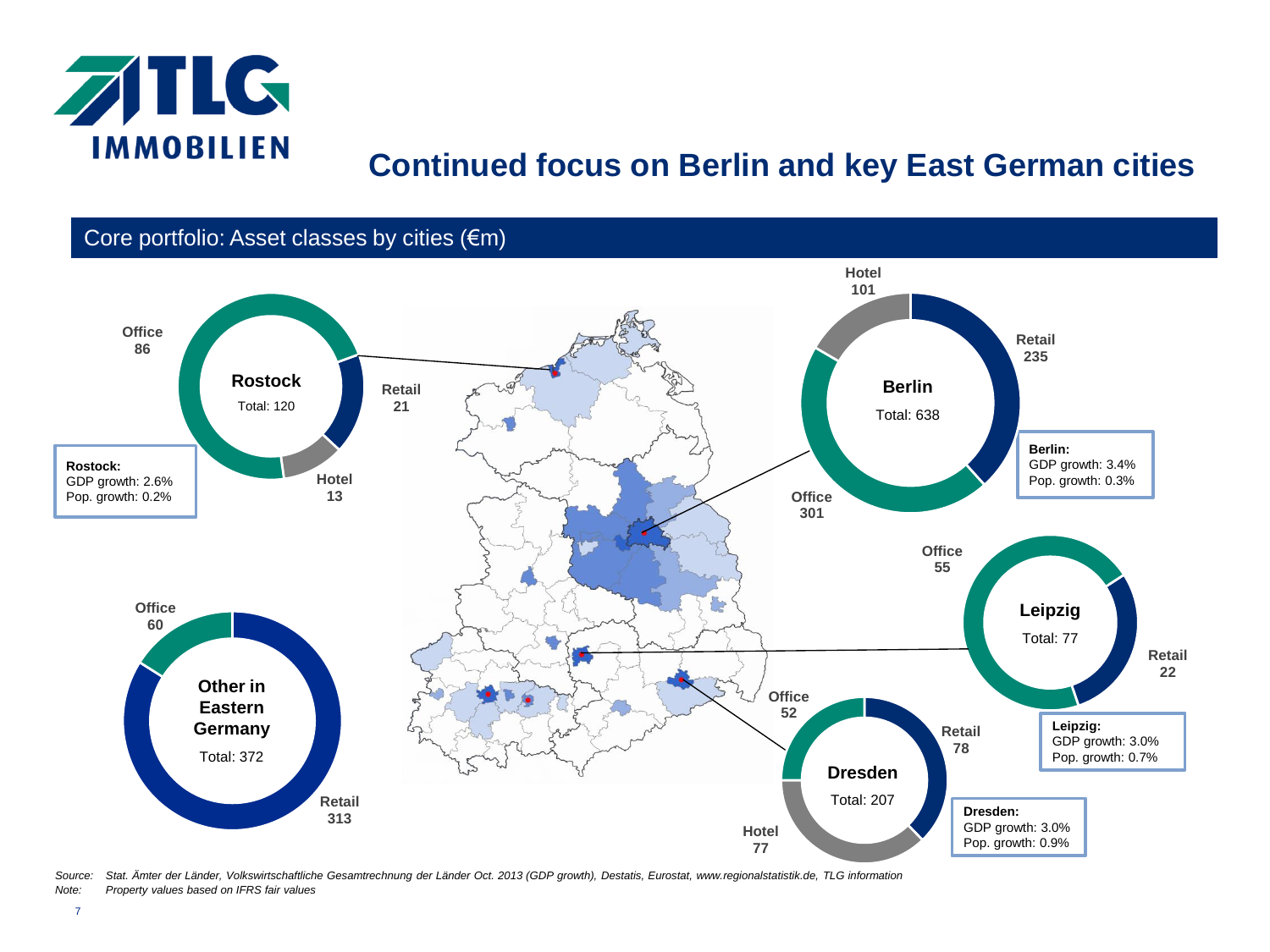

## **Positive "LFL" rental development in core portfolio**



- TLG **successfully increased** it's core portfolio annual net rent by 3.7% on a like-for-like ("LFL") basis compared to Dec-2013
- Office segment with particularly positive performance, **showing growth in annual net rent of 8.8%** and growth in average rents per sqm of 5.7% since beginning of the year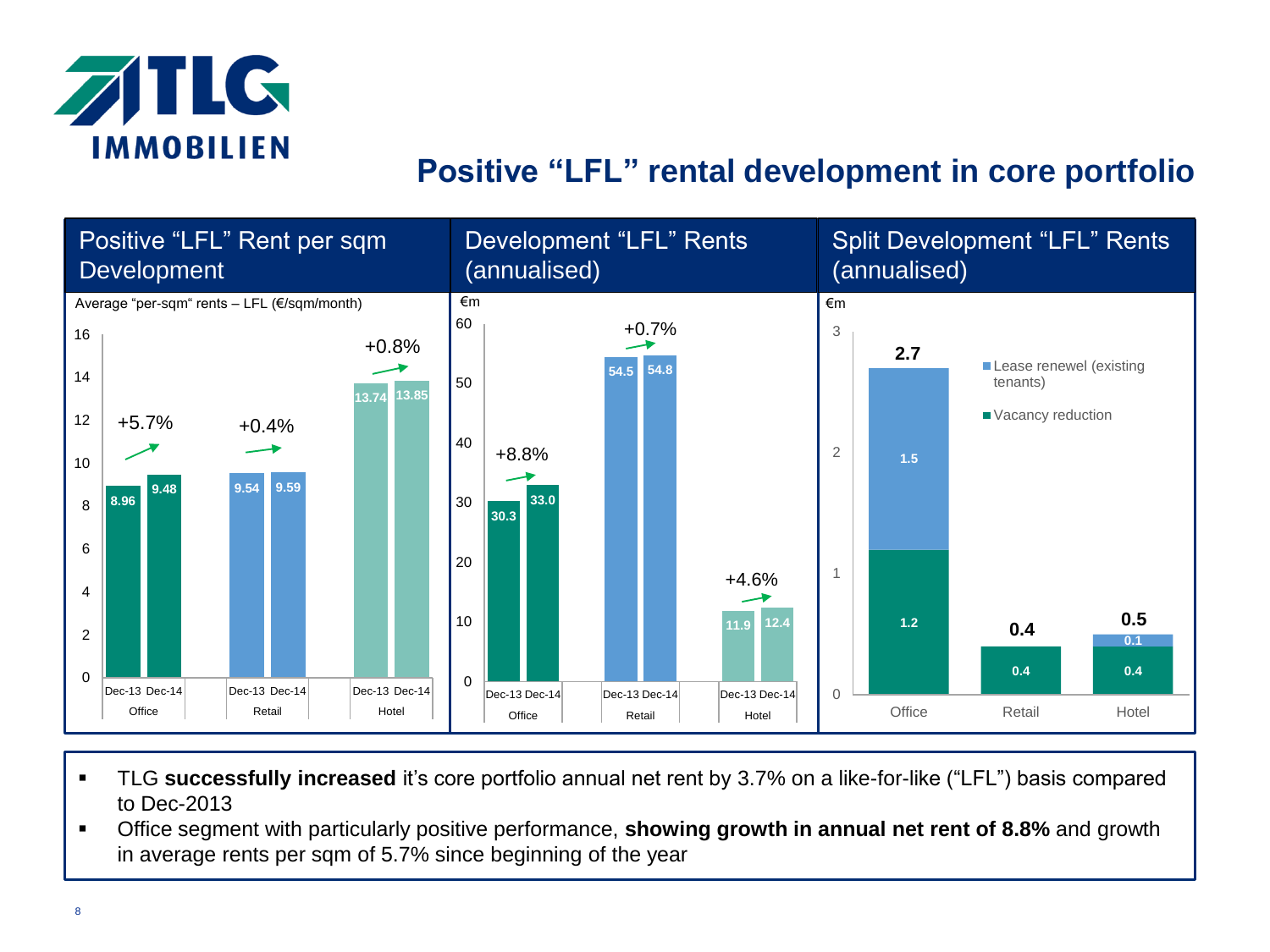

# **Further "LFL" vacancy reduction in core portfolio**

#### EPRA Vacancy by segment



- **Strong "LFL" EPRA vacancy reduction to 3.0%** in core portfolio (4.4% as of Dec-2013)
- Decrease of EPRA vacancy and vacant areas **across all segments** due to new lease contracts
- Total **vacant sqm decreased by more than 28% to 34,865 sqm in core portfolio** and by more than 13% to 99,935 sqm in total portfolio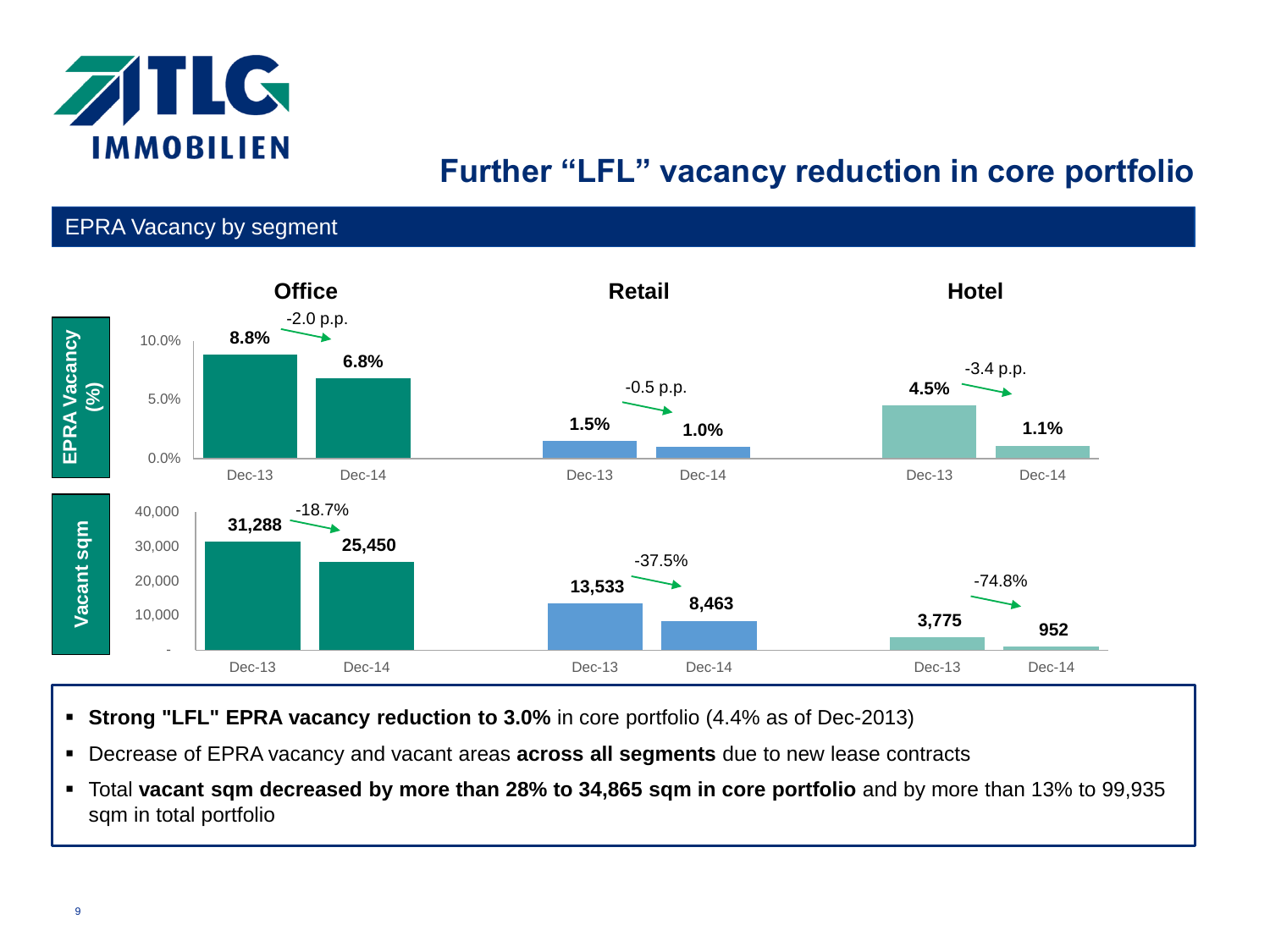

# **Further portfolio growth by several acquisitions in 2014**

|                                                 | <b>Berlin Office</b>    |                                                | <b>Leipzig Office</b>      | <b>Berlin Office</b>                              |                         | <b>Berlin Retail</b>                        |                     |
|-------------------------------------------------|-------------------------|------------------------------------------------|----------------------------|---------------------------------------------------|-------------------------|---------------------------------------------|---------------------|
|                                                 |                         | Ш                                              | DB.                        |                                                   |                         |                                             |                     |
| Kaiserin-Augusta-Allee 104-106,<br>Berlin $(1)$ |                         | Richard-Wagner-Straße 1, 2-3,<br>Leipzig $(1)$ |                            | Köpenicker Straße 30-31,<br>Berlin <sup>(1)</sup> |                         | Adlergestell 296 + 299-305,<br>Berlin $(2)$ |                     |
| <b>Total investment</b>                         | €20.1m                  | Total investment                               | €49.4m                     | Total investment                                  | €23.0m                  | Total investment                            | €33.0m              |
| Date of closing                                 | Feb-2014                | Date of closing                                | Sep-2014                   | Date of closing                                   | Oct-2014                | Date of closing                             | Feb-2015            |
| Annual net rent                                 | €1.4m                   | Annual net rent                                | €3.2m                      | Annual net rent                                   | €1.5m                   | Annual net rent                             | €3.0m               |
| Rental yield                                    | 7.0%                    | Rental yield                                   | 6.3%                       | Rental yield                                      | 6.5%                    | Rental yield                                | 9.1%                |
| <b>WALT</b>                                     | 4.0 years               | <b>WALT</b>                                    | 5.0 years                  | <b>WALT</b>                                       | 5.9 years               | <b>WALT</b>                                 | 6.0 years           |
| Vacancy                                         | 11%                     | Vacancy                                        | $1\%^{(3)}$                | Vacancy                                           | 2%                      | Vacancy                                     | 0%                  |
| Top tenants                                     | VHV,<br>Media Broadcast | Top tenants                                    | Deutsche Bahn,<br>apo-bank | Top tenants                                       | Verdi, Deutsche<br>Bahn | Top tenants                                 | OBI,<br>POCO Domäne |
|                                                 |                         |                                                |                            | - closed -                                        |                         |                                             |                     |

 Acquisitions with total investment volume of approx. €126m in 2014, whereof €93m were closed until 31 Dec 2014 and €33m with closing in Q1/2015

*Note: (1) As of 31 December 2014 (2) Data applies to date of purchase (signing)*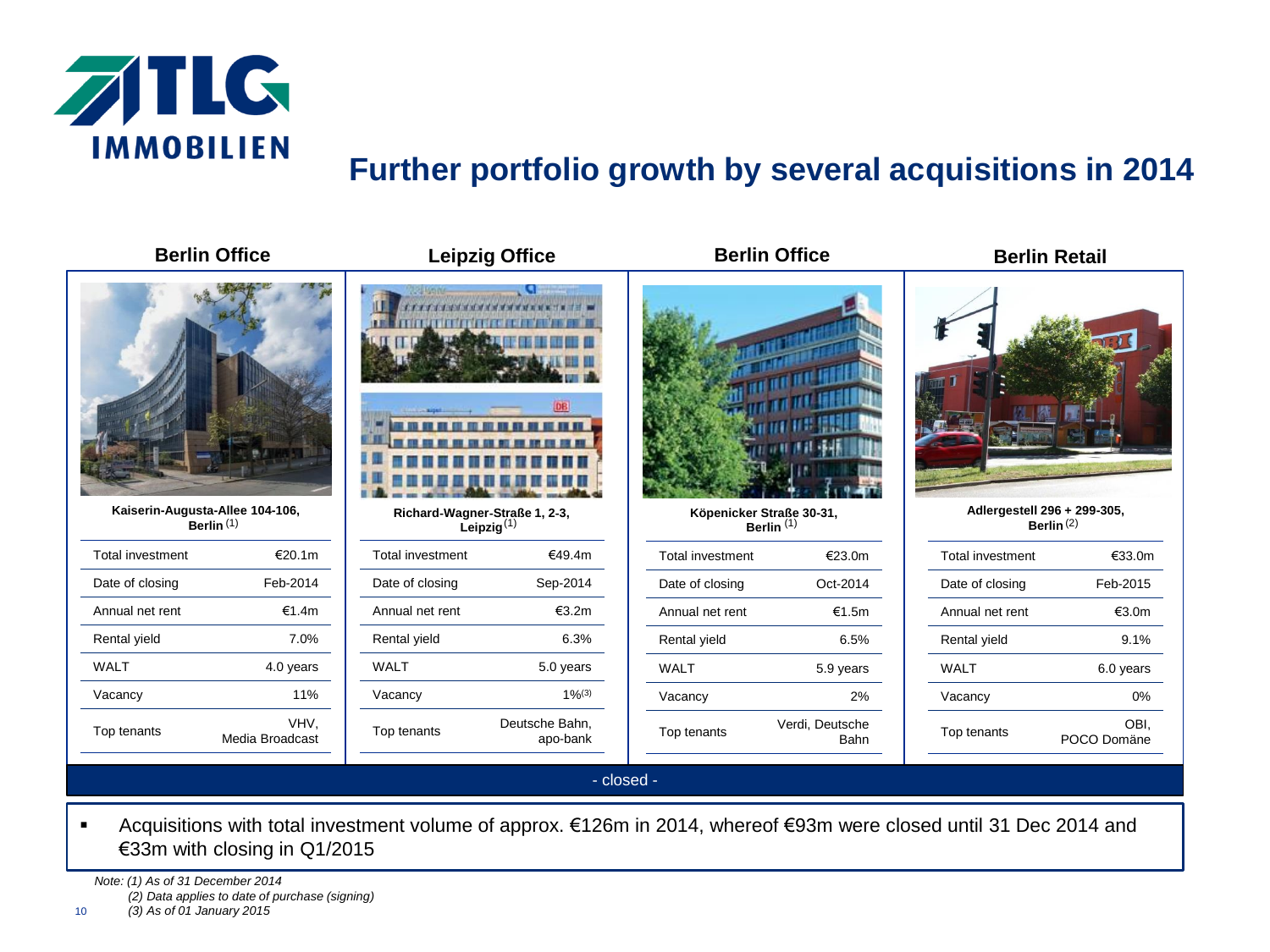

## **Update on acquisitions 2015 YTD and pipeline**

**Dresden Office, Retail Rostock Office POSTER** BROWN **Office 45% Ferdinandplatz, Dresden (1) Rostock Retail 55%** Total investment **€11.2m** Total investment **€15.5m** Date of signing Feb-2015 Date of signing Dec-2014 Annual net rent  $\epsilon$ 0.7m Annual net rent €1.3m **Total:** €200mRental yield 7,6% Rental yield 8.7% WALT 2.5 years WALT 4.0 years Vacancy 4% Vacancy 9% Top tenants City of Dresden, HUK Top tenants **Insurance**, Federal state Coburg, SEB AG authority - signed - - Actual pipeline - - signed -

- Acquisitions with total investment volume of approx. €28m<sup>(2)</sup> YTD 2015. In addition, tangible acquisition pipeline consisting of approx. €200m.
	- *Note: (1) Data applies to date of purchase (signing)*

*(2) Includes additional acquisition (singing in Dec-2014) of an retail asset (€1.7m)*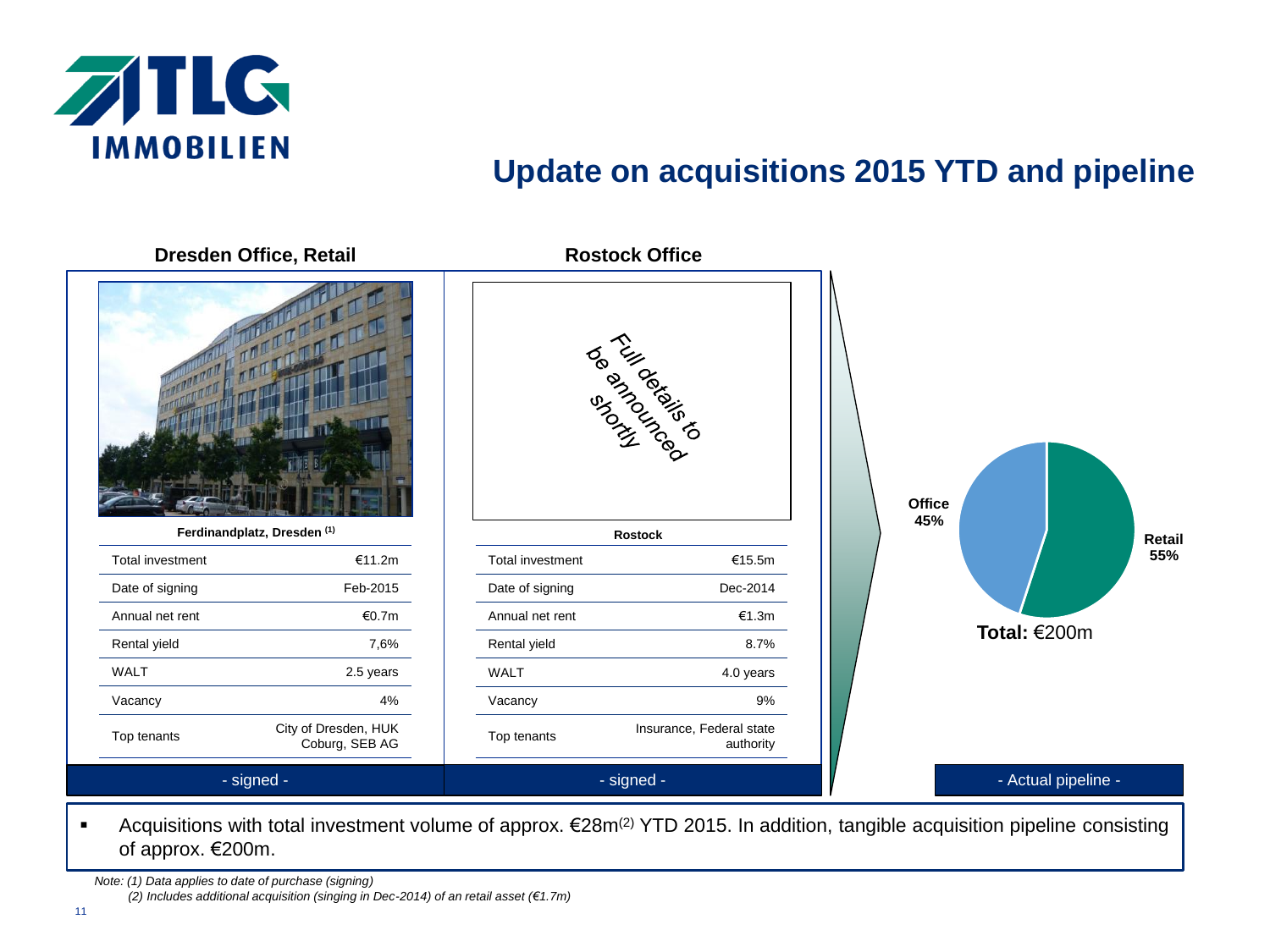

# **3. Update on 2014 Performance**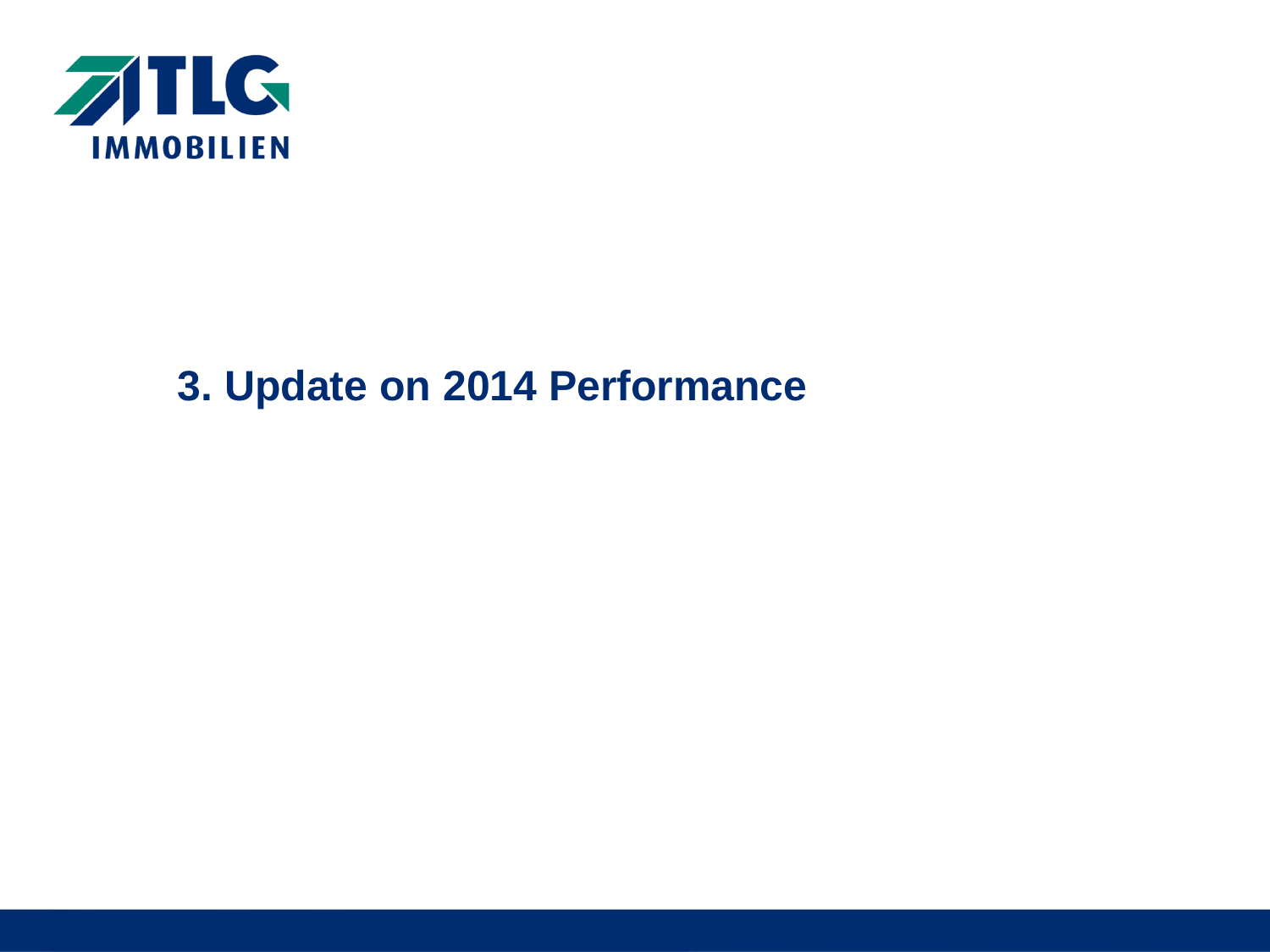

# **13% FFO growth achieved Y-o-Y**



- Slight decrease in rental income and NOI primarily related to sale of non-core properties in Q4 2013 with associated reduction of annualised net rent of approx. €9m and normalised NOI margin in 2014
- Further improvement in overhead cost and improved financing structure primarily driving FFO growth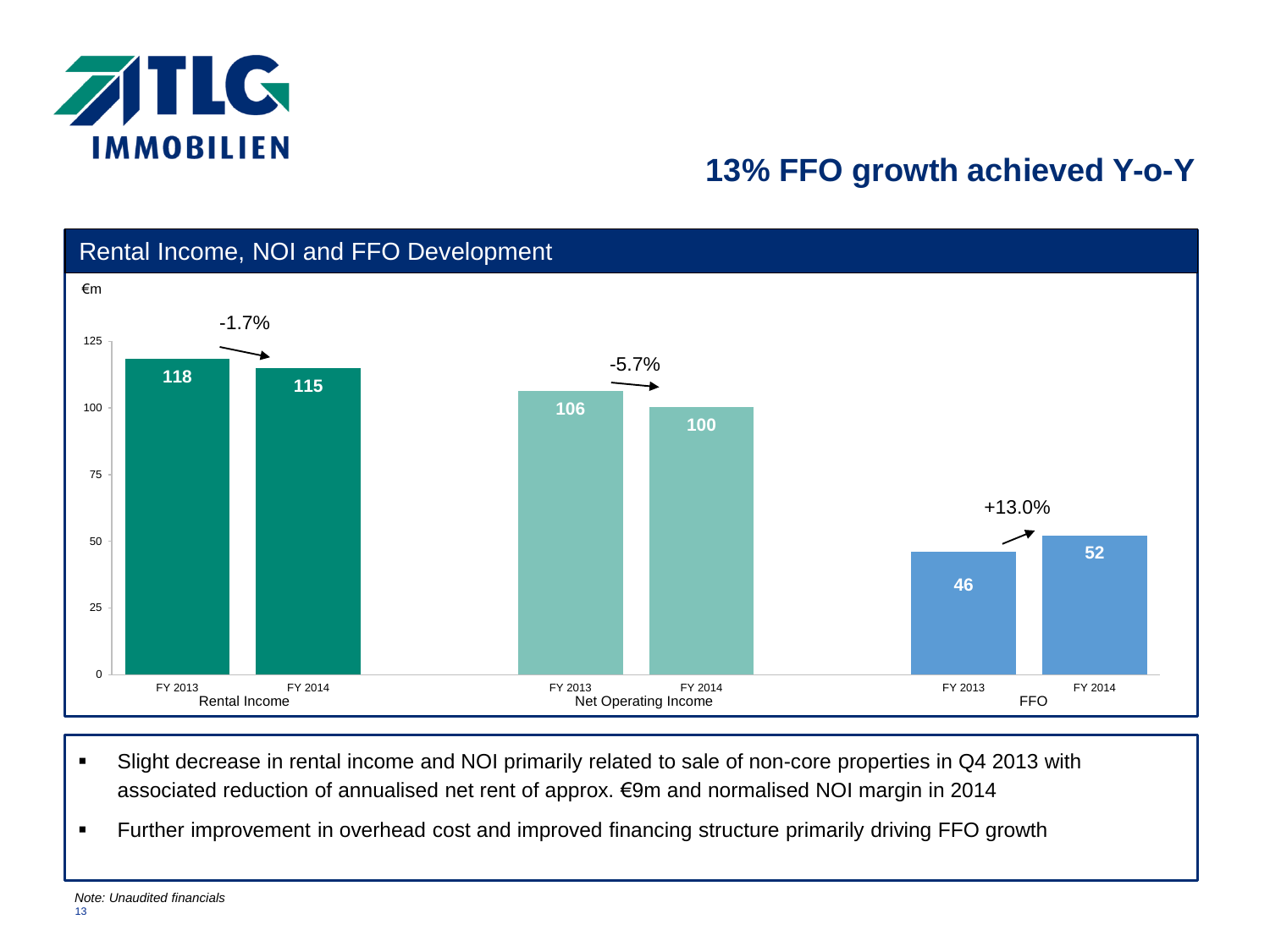

## **Portfolio fair value bridge**

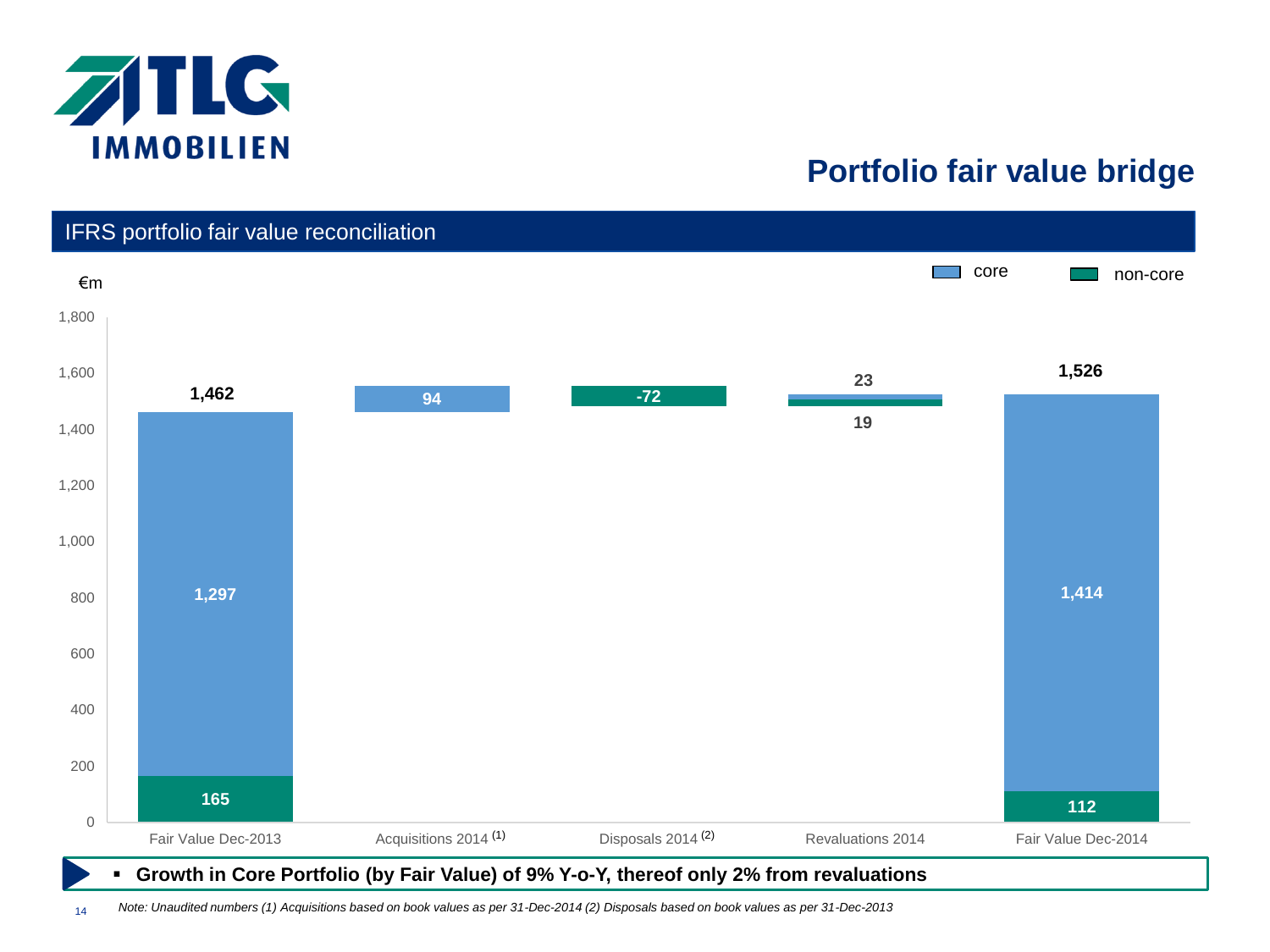

## **Significant EPRA NAV growth resulting in an EPRA NAV/s of €14.91**

## EPRA NAV reconciliation €m **746 146 18 5 -1 914** 400 600 800 1000 , Book equity Net deferred taxes Net derivative position Fair value adjustments, PP&E and Goodwill EPRA NAV 31 Dec 2014 inventories

## Development in Q4 2014



(1) Including share based payments from IPO, minorities, delta IFRS market value and goodwill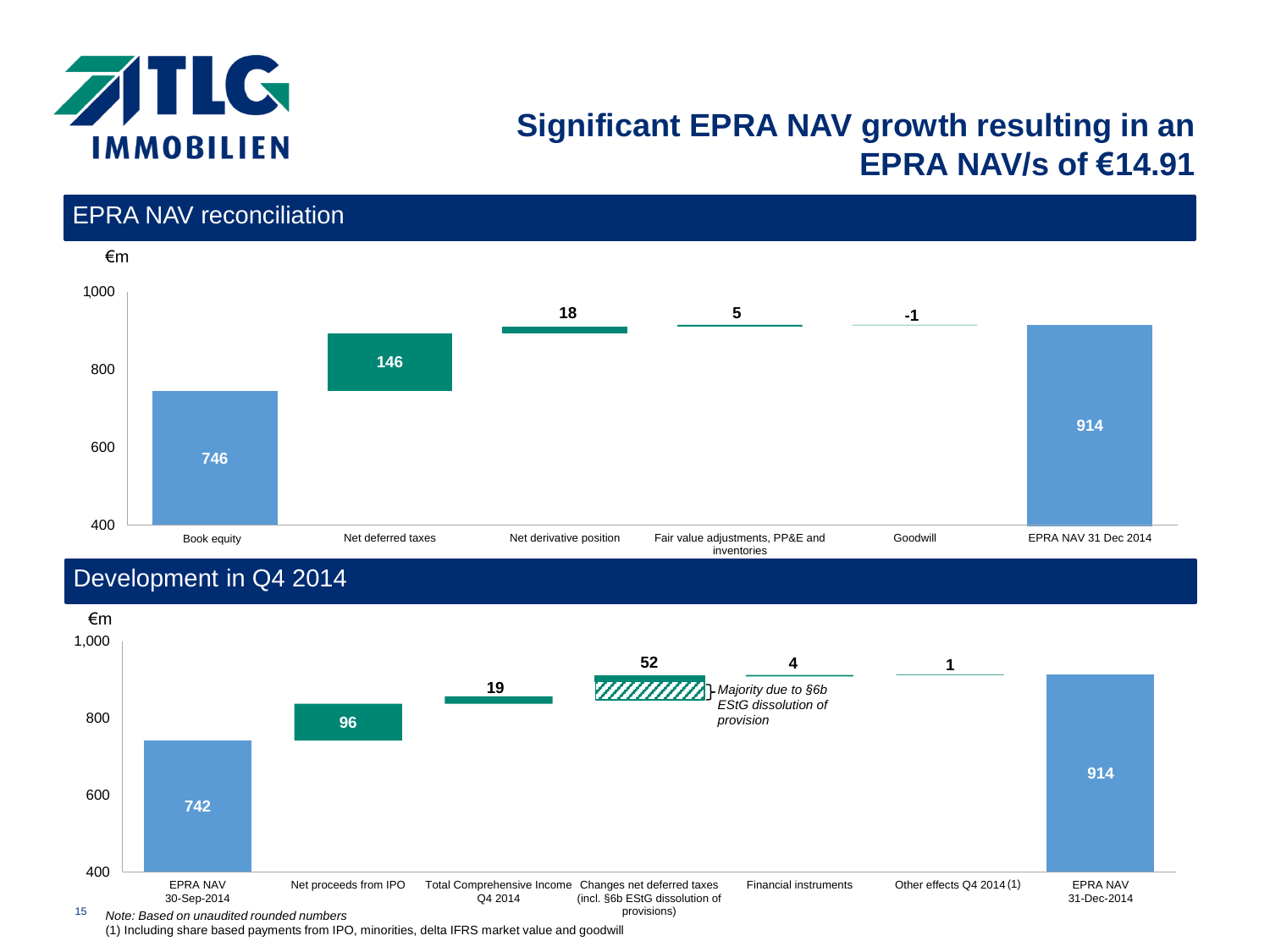

# **4. Share Data and Financial Calendar**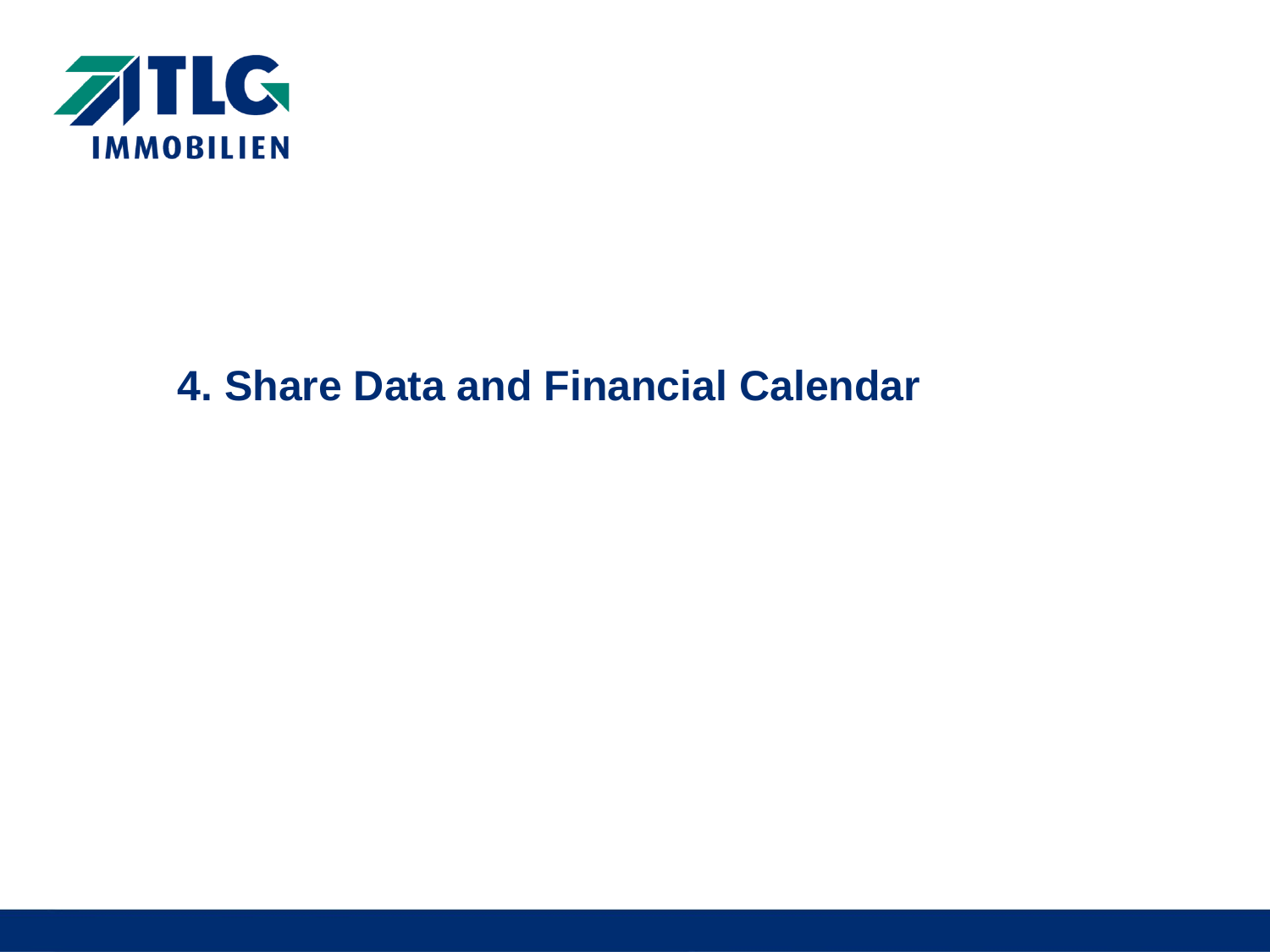

| Basic Share Data as of 27 February 2015 |              |  |  |  |
|-----------------------------------------|--------------|--|--|--|
| Symbol                                  | TLG          |  |  |  |
| Share prize (XETRA)                     | €14.73       |  |  |  |
| <b>ISIN</b>                             | DE000A12B8Z4 |  |  |  |
| Performance since IPO                   | 37%          |  |  |  |
| Primary exchange                        | Xetra        |  |  |  |
| Market capitalization                   | €903m        |  |  |  |
| Shares outstanding                      | 61.3 million |  |  |  |



#### Rebased Share Performance

#### Source: Thomson Reuters (1) Index includes UK

## **TLG share information**



### Broker Coverage and Corporate Events

| Analyst coverage          | Target          | Analyst name      | Date        |
|---------------------------|-----------------|-------------------|-------------|
| Commerzbank               | €17.5 (Buy)     | Thomas Rothäusler | 26-Feb-2015 |
| Kempen & Co.              | €14.4 (Neutral) | Remco Simon       | 10-Feb-2015 |
| J.P. Morgan               | €15.0 (Neutral) | Tim Leckie        | 14-Jan-2015 |
| <b>HSBC</b>               | €15.9 (OW)      | Thomas Martin     | 12-Jan-2015 |
| <b>UBS</b>                | €14.0 (Buy)     | Osmaan Malik      | 10-Dec-2014 |
| <b>Financial calendar</b> |                 |                   | Date        |
| Preliminary 2014 results  |                 |                   | 02 Mar-2015 |
| 2014 Annual Report        |                 |                   | 30 Apr-2015 |
| Q1-2015 Report            |                 |                   | 01-Jun-2015 |
| AGM                       |                 |                   | 25-Jun-2015 |
|                           |                 |                   |             |